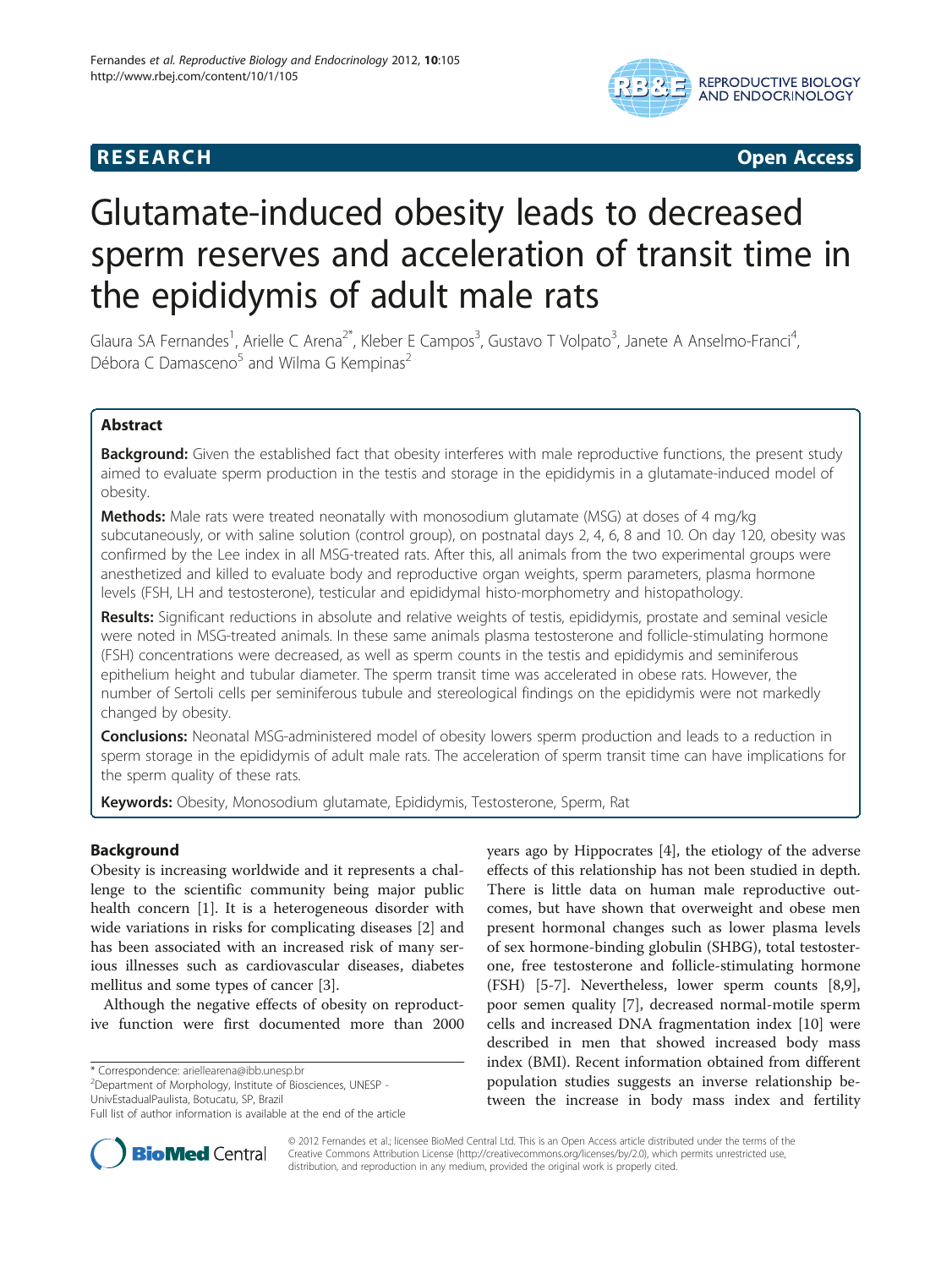[[7,11\]](#page-4-0). However, there were few studies that relate obesity to male reproductive dysfunction, and the existents are inconclusive. According to Sallmen et al. [[9\]](#page-4-0), programs to prevent obesity may improve men's reproductive health and save medical costs for infertility treatment.

Due to the difficulty of studying obesity-induced reproductive complications in men, experimental models have been used. The induction of obesity may be performed in animals by neuroendocrine, dietary or genetic changes [\[12\]](#page-4-0). According to one of these models if neonatal rats are treated with monosodium glutamate (MSG) in the neonatal period, they become obese through the course of development [[13-](#page-4-0)[19\]](#page-5-0). Neonatal MSG treatment leads to the destruction of specific sites in the hypothalamus, including ventromedial and arcuate nuclei, in turn provoking disorders in the control of absorption and energy-expenditure-specific mechanisms resulting in a state of obesity [[20,21\]](#page-5-0).

No study evaluated the effects of this obesity model on the epididymal structure or function -organ responsible for sperm maturation and survival [[22\]](#page-5-0). Thus, the present study aimed to evaluate the histopathology, morphometry and storage sperm in the epididymis in obese male rats due to neonatal MSG treatment. Nevertheless, plasma hormonal assay, sperm production and morphometric analysis in the testis were also evaluated.

# Methods

#### Parental generation

Wistar rats (males,  $n = 4$  and females,  $n = 10$ ) weighing about 180 g (90 days of life), were adapted for seven days in the Laboratory of Experimental Research of Gynecology and Obstetrics, Department of Gynecology and Obstetrics. The rats were kept in collective cages in controlled conditions of temperature  $(22 \pm 3^{\circ}C)$ , light  $(12h)$ light/dark cycle) and relative humidity  $(60 \pm 5\%)$ . The animals were fed laboratory chow (Purina®) and tap water ad libitum. All experimental procedures carried out in this study were approved by the Committee for Ethics in Animal Experimentation at the School of Medicine of Botucatu - Unesp, São Paulo State, Brazil (Protocol number: 318/2003).

Females  $(n = 10)$  were mated overnight with normal males and sperm presence in vaginal wet smears in the following morning was defined as day zero (0) of pregnancy. Pregnant rats were kept in individual cages during the pregnancy period (21 days), including vaginal delivery and lactation periods (21 days).

#### Experimental rats

From the offspring obtained, eight newborns (NB) were kept with their dams (one newborn/nipple, preferentially males) throughout the lactation period (21 days). When the number of males would not reach eight, female NBs were placed in the litter. This procedure was utilized to obtain better and equal feeding for all NBs.

Male offspring were divided into two groups: rats that received saline solution (2.0% NaCl – Control) subcutaneously (sc) at postnatal days 2, 4, 6, 8 and 10 (Control group,  $n = 9$ ) and rats given a solution of monosodium glutamate (MSG - 4.0 mg/g body weight, sc) at same days as those of the control group (MSG group,  $n = 9$ ) [[15,19,23-25\]](#page-5-0). After weaning, male rats were transferred to collective cages (4 animals per cage) and kept in controlled conditions. This methodology is related to induce lipohypertrophyin periepididymal fat [\[15\]](#page-5-0).

#### Obesity parameter of male rats

The parameter of obesity was obtained by Lee index for each male rat at month 4 of life (120 days). This index was defined as the cube root of body weight (g)  $x$  10 / nasoanal length (cm), for which a value equal to or less than 0.300 was classified as normal. Rats presenting values higher than 0.300 were classified as obese [\[24,26](#page-5-0)] and included in this experiment.

#### Body weight and weight of male reproductive organs

In adult age (120 days old), male rats from two experimental groups ( $n = 9$ ; 1 per litter) were weighed and killed by decapitation. The left testis and epididymis, vas deferens, ventral prostate and seminal vesicle (without the coagulating gland and full of secretion) were removed and their absolute and relative weights determined.

#### Plasma hormonal assay

After decapitation of each rat, blood (between 0900 and 1100 h am) from the ruptured cervical vessel was collected in a heparinized tube and evaluated for the determination of plasma testosterone (T), follicle-stimulating hormone (FSH) and luteinizing hormone (LH) levels. The plasma was obtained after centrifugation (2400 rpm, 20 min, 3.5°C) in a refrigerated apparatus and was frozen at  $-20^{\circ}$ C until the moment of hormonal determination. Plasma hormone levels were determined by double-antibody radioimmunoassay, using the Testosterone Maia $^{\circledR}$  kit (BiochemImmuno System) and specific kits for FSH and LH, at the Neroendocrinology Laboratory, Dental School of Ribeirão Preto, University of São Paulo - USP. All the samples were dosed in the same assay, to avoid inter-assay errors. The lower detection limit was 0.064 ng/mL, with a 4% intra-assay error for T; 0.04 ng/mL, with a 3.4% intra-assay error for LH; and 0.09ng/mL, with a 2.8% intra-assay error for FSH.

### Daily sperm production per testis, sperm number and transit time in the epididymis

Homogenization-resistant testicular spermatids (step 19 of spermiogenesis) and sperm in the caput/corpus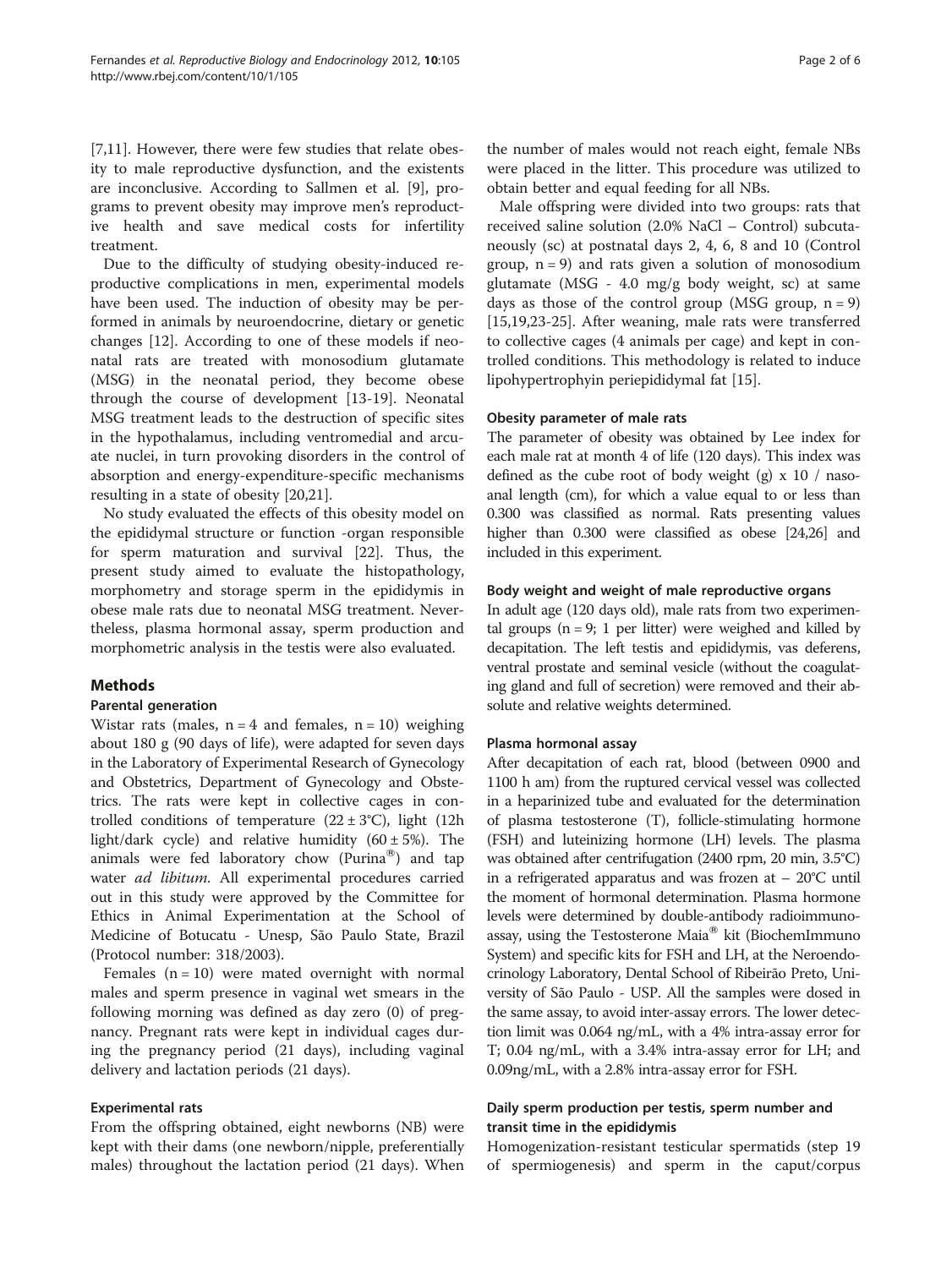epididymis and cauda epididymis were enumerated as described previously by Robb et al. [[27\]](#page-5-0), with adaptations adopted by Fernandes et al. [\[28\]](#page-5-0). Briefly, each left testis, decapsulated and weighed soon after collection, was homogenized in 5 ml of NaCl 0.9% containing Triton X 100 0.5%, followed by sonication for 30 sec. After a 10 fold dilution a sample was transferred to Newbauer chambers (4 fields per animal), preceding a count of mature spermatids. To calculate daily sperm production (DSP) the number of spermatids at step 19 was divided by 6.1, which is the number of days of the seminiferous cycle in which these spermatids are present in the seminiferous epithelium. Then, the DSP per gram was calculated in order to determine the efficiency of the process [[29\]](#page-5-0). In the same manner, caput/corpus and cauda epididymidis portions were cut into small fragments with scissors and homogenized, and sperm counted as described for the testis. The sperm transit time through the epididymis was determined by dividing the number of sperm in each portion by the DSP.

#### Histopathological evaluation

The right testis and epididymis in 5 animals per group were removed and fixed in Alfac fixing solution (80% ethanol, formaldehyde and glacial acetic acid, 8.5:1.0:0.5, v/v) for 24 h. The pieces were embedded in paraffin wax and sectioned at 7  $\mu$ m. The sections were stained with hematoxylin and eosin (H&E).

# Morphometric and stereological analysis

Using an imaging analysis system (Leica Q-Win Software version 3 for Windows<sup>™</sup>), the testicular morphometry and stereological analyses of the epididymis (cauda, region 6A) were accomplished by utilizing H&E sections [[28\]](#page-5-0). Morphometric analysis was performed to evaluate seminiferous epithelium height and tubular diameter. For this study 10 sections per animal were measured (stage IX of spermatogenic cycle) at X 200 magnification.

Random H&E images of 75 histological fields per experimental group were captured and analyzed by the stereological method such that histological fragments of all animals were evaluated equally (15 per animal). Stereological analyses were obtained by Weibel's multipurpose graticulate, with 120 points and 60 test lines [[30\]](#page-5-0) to compare the epididymal components (epithelium, stroma and lumen) in the experimental groups.

#### Number of Sertoli cells per seminiferous tubule

To evaluate the process of proliferation of Sertoli cells, nuclei were counted in histological cuts (5-μm-thick) from the testis of rats at adulthood, in 20 seminiferous tubules per rat at stage VII of spermatogenesis, classified according to Leblond and Clermont [\[31](#page-5-0)].

#### Statistical analysis

For comparison of results between the experimental groups, the Student's t-test or Mann–Whitney test was employed according to the characteristics of each variable. The results were considered significant for  $p < 0.05$ .

### Results

Table 1 shows the Lee index range found in both groups. Although there was data for obesity in control group in some rats, obesity was totally confirmed by Lee index in all rats of MSG - treated group (Table 1) which showed significant diminished body weight and naso-anal length in relation to control group. Nevertheless, male obese rats presented significant reductions in absolute and relative weights of the testis, epididymis, prostate and seminal vesicle (Table 1). Plasma testosterone and FSH levels were significantly diminished in male obese rats. However, plasma LH levels presented similarity between groups (Table [2\)](#page-3-0).

Experimental obesity led to a significant decrease in the numbers of testicular spermatids and sperm in the caput/corpus and cauda epididymidis, and a significant decrease in daily sperm production (DSP) (Table [3](#page-3-0)). However, there was no significant decrease in DSP/g of testis in the MSG group. In the male obese rats there was also a significant reduction in the sperm transit time in the cauda epididymidis, but not in the caput/corpus epididymidis (Table [3\)](#page-3-0).

Histopathological evaluation of the testis and epididymis did not reveal treatment-related morphological alterations (data not shown). The morphometric testicular analysis showed significant reductions in tubular diameter and seminiferous epithelium height in male obese rats (Table [4](#page-3-0)). The Sertoli cell number per seminiferous tubule (Control:  $18.46 \pm 1.57$  and MSG:  $16.02 \pm 1.83$ ;

Table 1 Lee index range, naso-anal length,final body weight and absolute and relative weights of male reproductive organs from control and MSG groups

| Groups                     | Control $(n = 9)$  | $MSG (n=9)$          |  |
|----------------------------|--------------------|----------------------|--|
| Lee index range            | $0.189 - 0.314$    | $0.369 - 0.424$      |  |
| Final body weight (g)      | $487.30 \pm 12.10$ | $421.40 \pm 10.72$ * |  |
| Naso-anal length (cm)      | $24.10 \pm 0.25$   | $18.50 \pm 0.50*$    |  |
| Testis (g)                 | $1.66 \pm 0.08$    | $1.00 \pm 0.06*$     |  |
| Testis $(q/100q)$          | $0.34 \pm 0.02$    | $0.24 \pm 0.01*$     |  |
| Epididymis (mg)            | $668.83 \pm 20.00$ | $392.00 \pm 32.24*$  |  |
| Epididymis (mg/100g)       | $138.42 \pm 5.17$  | $93.00 \pm 6.60*$    |  |
| Ventral prostate (mg)      | $605.50 \pm 38.74$ | $220.00 \pm 68.70*$  |  |
| Ventral prostate (mg/100g) | $125.11 \pm 9.00$  | $50.96 \pm 15.70*$   |  |
| Seminal vesicle (q)        | $1.70 \pm 0.18$    | $0.44 \pm 0.10*$     |  |
| Seminal vesicle (g/100g)   | $0.35 \pm 0.03$    | $0.10 \pm 0.02*$     |  |
|                            |                    |                      |  |

Values are expressed as mean  $\pm$  SEM. \*  $p < 0.05$  (Student's t-test).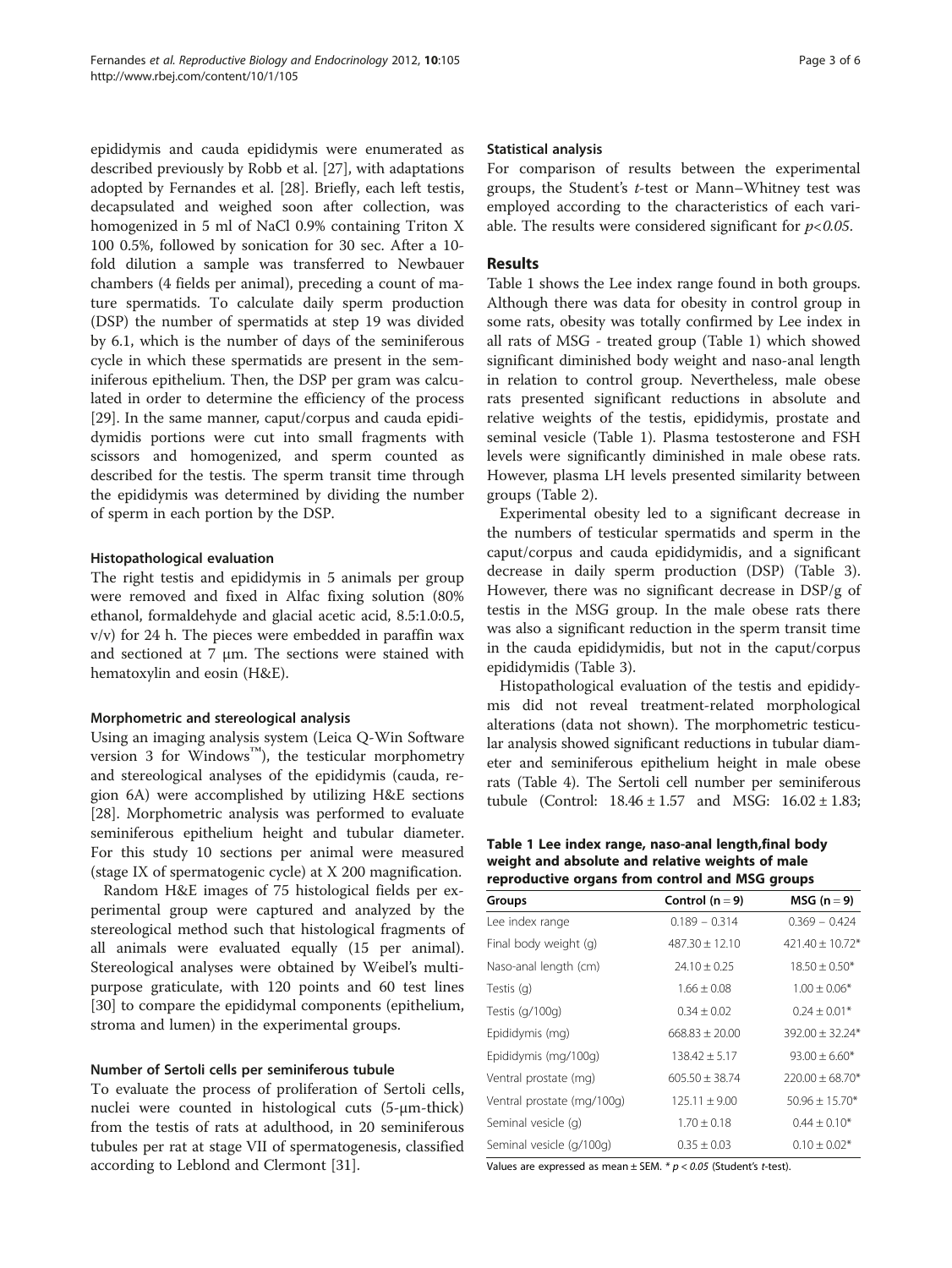<span id="page-3-0"></span>Table 2 Plasma hormonal levels from control and MSG groups

| Groups               | Control $(n = 9)$ | $MSG (n = 9)$    |
|----------------------|-------------------|------------------|
| FSH (ng/mL)          | $7.05 + 0.79$     | $4.86 \pm 0.64*$ |
| $LH$ (ng/mL)         | $3.05 \pm 0.87$   | $3.83 + 0.90$    |
| Testosterone (ng/mL) | $1.52 + 0.19$     | $0.57 \pm 0.06*$ |

Values are expressed as mean  $\pm$  SEM.  $*$ p < 0.05 (Student's t-test).

p > 0.05 - mean ± S.E.M.) and the epididymal stereological analysis showed similarity between the groups (Table 4).

# **Discussion**

Our study demonstrates that neonatal treatment with MSG alters the epididymal parameters by reducing sperm storage and accelerating sperm transit time. Furthermore, the present data confirm previous results showing that neonatal treatment with MSG is able to induce obesity (high Lee index, small corporal weight and naso-anal length) [\[32-36\]](#page-5-0) although few control rats also presented obesity status by Lee index, related to aging [[19](#page-5-0)]. Thus, neonatal treatment with MSG caused a cessation of growth and development with a concomitant accumulation of body fat leading to a decrease in body weight in relation to control group. Neonatal MSG treatment is a model of obesity in rodents which causes alterations in hypothalamic arcuate nucleus (ARC) and impairs leptin and insulin signaling in this region [\[37-39\]](#page-5-0) resulting in hyperleptinemia and hyperinsulinemia. When the hypothalamic ventromedial nucleus and arcuate nucleus are destroyed in rats by treatment with MSG in the neonatal stage, obesity occurs as the rats grow [\[40\]](#page-5-0).

Wet-weight alterations in the reproductive organs constitute a parameter for indicating changes in sex hormone levels [\[41\]](#page-5-0). In this study, the significant reduction in the weights of all analyzed organs in obese rats corroborate with the reduction of testosterone levels. As mentioned previously, the obesity induced by glutamate is obtained

Table 4 Morphometric and stereological analyses from control and MSG groups

| Groups                             | Control $(n = 5)$       | $MSG (n = 5)$           |
|------------------------------------|-------------------------|-------------------------|
| Testicular morphometry             |                         |                         |
| Tubular diameter                   | $789.87 + 4.14$         | $769.61 + 3.72*$        |
| Epithelium height                  | $80.02 + 1.40$          | $75.86 + 1.40*$         |
| <sup>1</sup> Epididymal stereology |                         |                         |
| Epithelium                         | $5.95$ [4.76 - 7.74]    | $6.55$ [4.76 - 7.74]    |
| Stroma                             | $25.60$ [16.81 - 26.04] | $21.43$ [19.05 - 31.70] |
| l umen                             | 68.45 [67.26 – 77.38]   | $70.83$ [62.36 - 75.60] |

Values are expressed as mean  $\pm$  SEM.  $*p < 0.05$  (Student's t-test). <sup>1</sup>Values are expressed as median followed by quartile intervals [Q1-Q3].

 $p > 0.05$  (Mann Whitney test).

through a hypothalamic injury that disrupts the secretion of hormones including the gonadotrophins (FSH and LH) [[42,43\]](#page-5-0). According to França et al. [[18](#page-5-0)], in this obesity model, significant diminutions in the testosterone and FSH levels are related to disrupted HPG axis development due to the hyperleptinemia. In the same manner, Tena-Sempere et al. [[44\]](#page-5-0) reported that a possible cause for this severe reduction in the testosterone levels in animals neonatally treated with glutamate may have been due to an increase in plasma leptin levels. However, despite the decreased testosterone and FSH levels, the LH levels (hormone directly involved in regulating testosterone secretion) were unchanged by MSG treatment. This result can be related with severe ARC lesions [\[24,45,46](#page-5-0)] and so we suggest that MSG specifically leads to lesions in FSH neurons. Moreover, it is important to emphasize that the hormonal profile of obese men is characterized by decreased total and, often, free testosterone levels, diminished gonadotropin levels, and increased circulating estrogen levels [\[47](#page-5-0)].

The number of spermatids present in the testis and the total DSP are important indicators of male fertility potential [[29](#page-5-0)]. In the present study, the reduction in sperm

Table 3 Epididymal and testicular sperm parameters from control and MSG groups

| Groups                                                                                      | Control $(n = 9)$   | $MSG (n=9)$         |
|---------------------------------------------------------------------------------------------|---------------------|---------------------|
| Daily sperm production (x 10 <sup>6</sup> /testis/day)                                      | $43.13 \pm 1.62$    | $21.90 \pm 1.24*$   |
| Daily sperm production (x $10^6$ /g of testis/day)                                          | $27.30 \pm 0.81$    | $26.87 \pm 1.81$    |
| Sperm count in the testis (x $10^6$ /organ)                                                 | $263.00 \pm 10.00$  | $134.70 \pm 8.00*$  |
| Relative sperm count in the testis (x $10^6$ /g of organ)                                   | $166.50 \pm 5.00$   | $163.83 \pm 11.10$  |
| Sperm count in the caput/corpus epididymis ( $\times$ 10 $^6$ /organ)                       | $172.15 \pm 5.60$   | $76.43 \pm 5.60*$   |
| Relative sperm count in the caput/corpus epididymis ( $\times$ 10 <sup>6</sup> /g of organ) | $516.01 + 20.24$    | $382.56 \pm 18.00*$ |
| Sperm count in the cauda epididymis (x $10^6$ /g)                                           | $335.16 \pm 11.85$  | $126.13 \pm 22.12*$ |
| Relative sperm count in the cauda epididymis ( $\times$ 10 <sup>6</sup> /g of organ)        | $1122.00 \pm 27.27$ | $861.16 \pm 42.34*$ |
| Sperm transit time in the caput/corpus (days)                                               | $4.00 \pm 0.09$     | $3.51 \pm 0.23$     |
| Sperm transit time in the cauda (days)                                                      | $7.90 \pm 0.46$     | $5.70 \pm 0.84*$    |

Values are expressed as mean  $\pm$  SEM. \*  $p < 0.05$  (Student's t-test).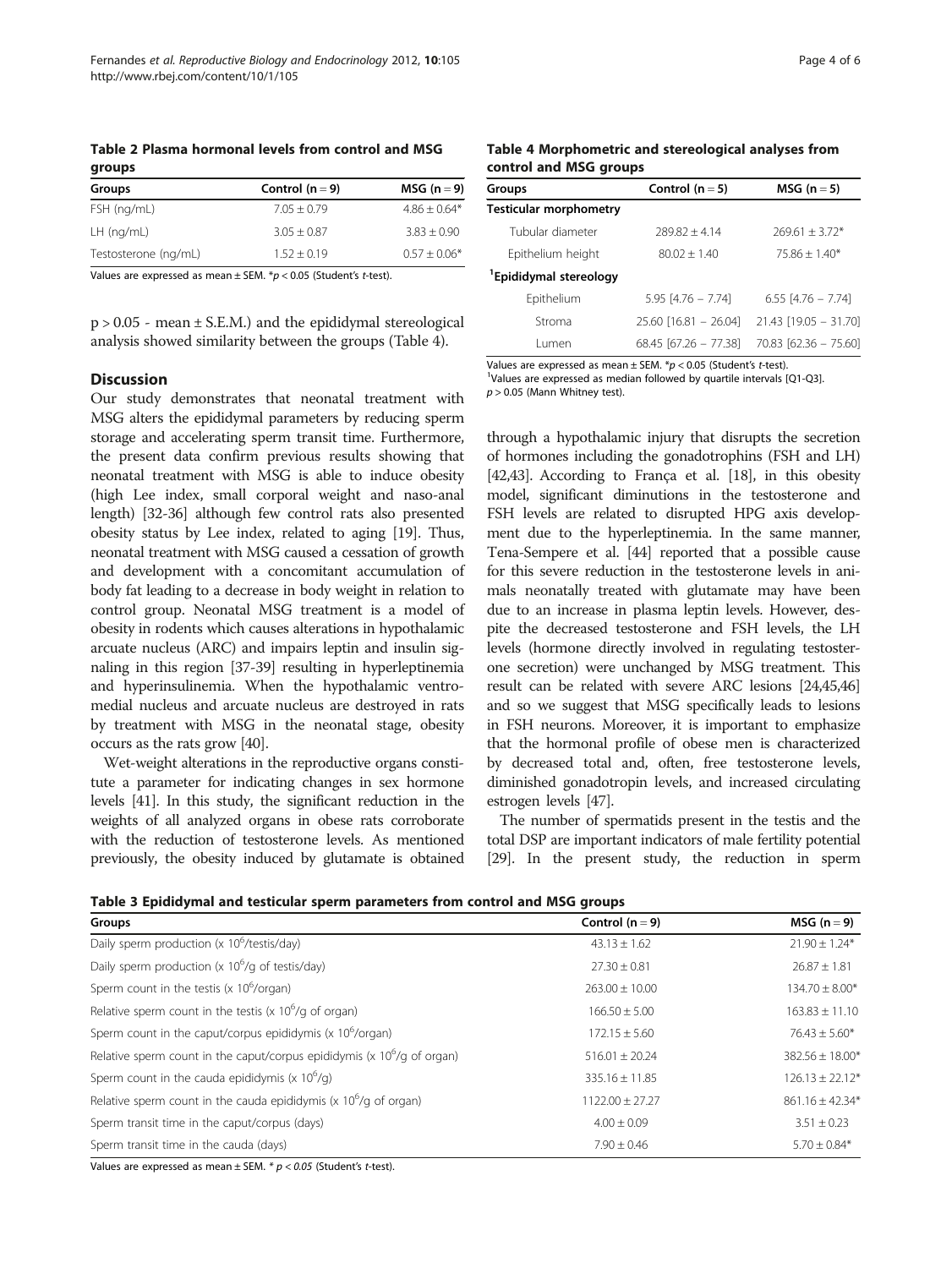<span id="page-4-0"></span>production led by MSG-induced obesity was associated with reduced testicular weight, seminiferous tubular diameter, testicular seminiferous epithelium height and testosterone and FSH levels. On the other hand, França et al. [\[18](#page-5-0)] showed unchanged sperm production, testis weight and seminiferous tubular diameter in obese adult rats after neonatal glutamate-induced obesity. In this sense, it is known that the number of Sertoli cells, established during the prepubertal period, determines the final testicular size and the magnitude of sperm production in sexually mature animals [[48](#page-5-0)-[50\]](#page-5-0). In the present study the number of Sertoli cells did not change in the obese rats, as well as the efficiency of the spermatogenic process, as evidenced by results of DSP per gram of testis that were similar between the experimental groups. It is possible that the disturbance in the HPG axis due to MSG treatment compromises the real significance of reduced FSH plasma levels observed in the present model. Evaluation of inhibin B levels in MSG rats could provide additional information regarding Sertoli cell function [\[18\]](#page-5-0). Thus, this experimental model may produces lightly different results between different research groups, as disclosed in the literature.

The reduction in sperm count in the epididymis in obese rats was probably responsible by the decrease of the epididymal weight and contributed for the acceleration of the sperm transit time through the epididymis. Acceleration in sperm transit time can impair sperm maturation and reduce the number of gametes available for ejaculation and fertility [[51](#page-5-0)]. These alteration were independent of epididymal components (epithelium, stroma and lumen) since they are unaffected by glutamate-induced obesity.

It is very known that in obesity conditions there is an excess of leptin which is secreted by the adipocytes [\[44](#page-5-0)]. Studies show that the plasma leptin concentrations were significantly elevated in both humans [[52,53](#page-5-0)] and in rodent obesity models [[54,55](#page-5-0)], and directly proportional to the amount of fat. Leptin is important for the regulation of food intake, energy metabolism and reproductive function [[55](#page-5-0)-[58\]](#page-5-0). It has been proposed that a specific narrow leptin concentration range is necessary to maintain normal reproductive function, and levels below or above these thresholds are critical to this peptide's influence on the function of the hypothalamus-pituitary-gonadal (HPG) axis [[57,58\]](#page-5-0) by acting on hypothalamic receptors and also by promoting peripheral effects [\[17](#page-5-0)]. However, the relationship between high leptin levels and the male reproductive system is not clear.

# **Conclusions**

In conclusion, the neonatal MSG-administered model of obesity lowers sperm production and leads to a reduction in sperm storage in adult male rats. Moreover, the acceleration of sperm transit time can have implications for the sperm quality of these rats. Thus, further studies should address (sperm motility, DNA integrity and fertility

assay) the relationship between glutamate-induced obesity and epididymis function.

#### Competing interests

The authors declare that they have no competing interests.

#### Authors' contributions

All authors participated in the design, interpretation of the studies, analysis of the data and review of the manuscript; GSAF and ACA conducted the experiments; KEC, GTV and DCD induced the obesity; JAAF performed hormone assay; and GSAF, ACA and WDGK performed data analyses and wrote the manuscript. All authors read and approved the final manuscript.

#### Acknowledgements

The authors are thankful to Mr. Benedito Cláudio da Silva and Mr. José Eduardo Bozano for technical assistance. Financial support came from the National Council for Scientific and Technological Development (CNPq).

#### Author details

<sup>1</sup> Biological Sciences Center, State University of Londrina, UEL, Londrina, PR Brazil. <sup>2</sup>Department of Morphology, Institute of Biosciences, UNESP -UnivEstadualPaulista, Botucatu, SP, Brazil. <sup>3</sup>Institute of Biological and Health Sciences, Federal University of Mato Grosso, UFMT, Barra do Garça, MT, Brazil. 4 Department of Physiology, Ribeirão Preto Medical School, University of São Paulo, USP, Ribeirão Preto, SP, Brazil. <sup>5</sup>Laboratory of Experimental Research on Gynecology and Obstetrics, Department of Gynecology and Obstetrics, Botucatu Medical School, UNESP - UnivEstadualPaulista, Botucatu, SP, Brazil.

#### Received: 30 August 2012 Accepted: 29 November 2012 Published: 5 December 2012

#### References

- 1. WHO World Health Organization: World Health Organization. Obesity: preventing and managing the global epidemic. 894. Geneva: WHO Technical Report Series; 2000. Part I: The problem of overweight and obesity.
- 2. Pasquali R: Obesity, fat distribution and infertility. Maturitas 2006, 54(4):363–371.
- 3. Visscher TL, Seidell JC: The public health impact of obesity. Annu Rev Public Health 2001, 22(1):355–375.
- Bray GA: Obesity: historical development of scientific and cultural ideas. Int J Obes 1990, 14(11):909–926.
- 5. Strain GW, Zumoff B, Kream J, Strain JJ, Deucher R, Rosenfeld RS, Levin J, Fukushima DK: Mild hypogonadotropichypogonadism in obese men. Metabolism 1982, 31(9):871–875.
- 6. Haffner SM, Valdez RA, Stern MP, Katz MS: Obesity, body fat distribution and sex hormones in men. Int J Obes Relat Metab Disord 1993, 17(11):643-649.
- 7. Magnusdottir EV, Thorsteinsson T, Thorsteinsdottir S, Heimisdottir M, Olafsdottir K: Persistent organochlorines, sedentary occupation, obesity and human male subfertility. Human Reprod 2005, 20(1):208–215.
- 8. Jensen TK, Andersson AM, Jørgensen N, Andersen AG, Carlsen E, Petersen JH, Skakkebæk NE: Body mass index in relation to semen quality and reproductive hormones among 1,558 Danish men. Fertil Steril 2004, 82(4):863–870.
- 9. Sallmen M, Sandler DP, Hoppin JA, Blair A, Baird DD: Reduced fertility among overweight and obese men. Epidemiology 2006, 17(5):520-523.
- 10. Kort HI, Massey JB, Elsner CW, Mitchell-Leef D, Shapiro DB, Witt MA, Roudebush WE: Impact of body mass index values on sperm quantity and quality. J Androl 2006, 27(3):450–452.
- 11. Vigueras-Villaseñor RM, Rojas-Castañeda JC, Chávez-Saldaña M, Gutiérrez-Pérez O, García-Cruz EM, Cuevas-Alpuche O, Reyes-Romero MM, Zambrano E: Alterations in the spermatic function generated by obesity in rats. Acta Histochem 2011, 113(2):214–220.
- 12. York DA: Lessons from animal models of obesity. Endocrinol Metab Clin North Am 1996, 25(4):781–800.
- 13. Sukhanov SN, Andrade IS, Dolnikoff MS, Ferreira A: Neonatal monosodium glutamate treatment alters rat intestinal muscle reactivity to some agonists. Eur J Pharmacol 1999, 386(2–3):247–252.
- 14. Mello MAR, Souza T, Braga LR, Santos W, Ribeiro IA, Gobatto CA: Glucose tolerance and insulin action in monosodium glutamate (MSG) obese exercise-trained rats. Physiol Chem Phys Med NMR 2001, 33(1):63–71.